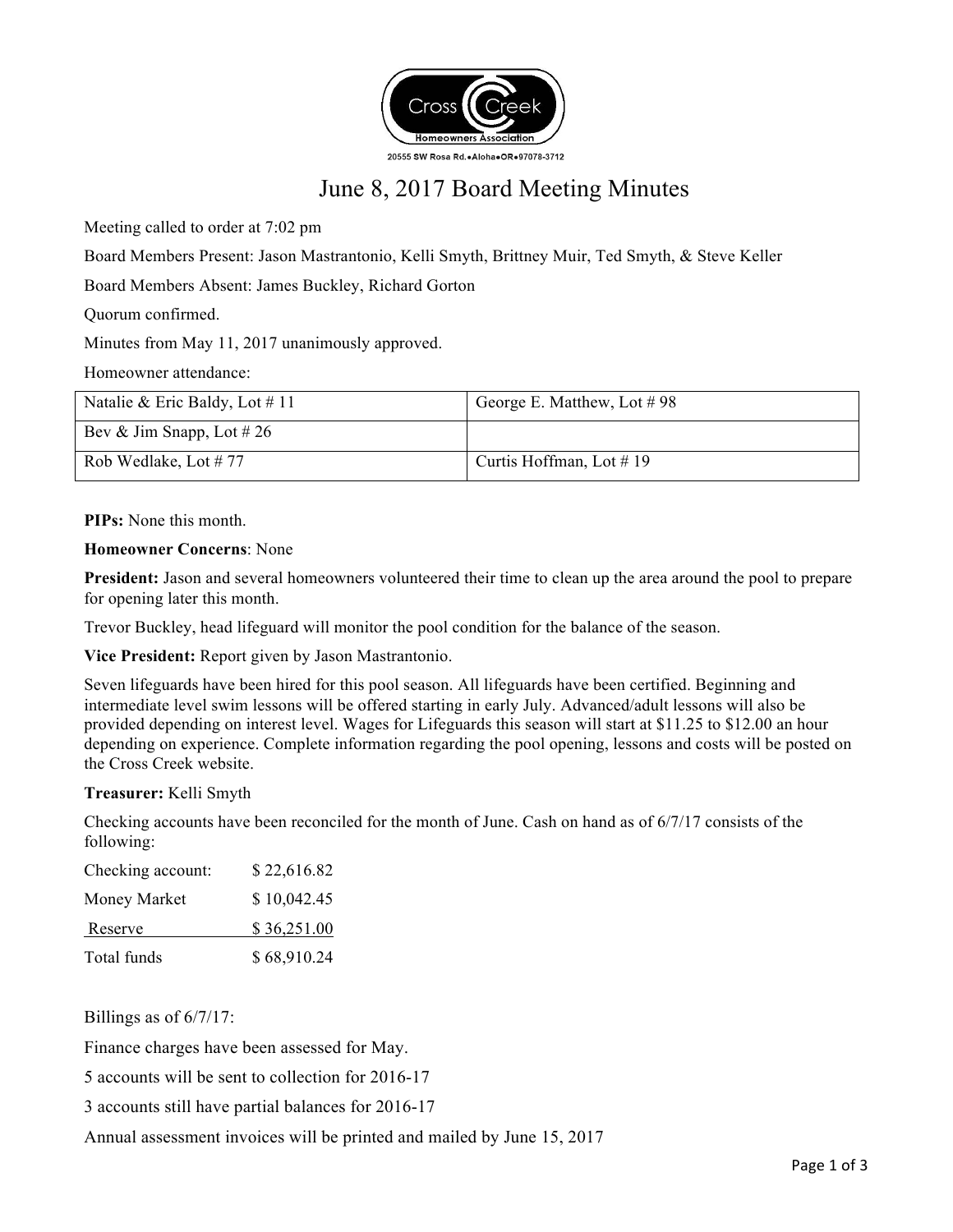

RV Lot invoices have been printed and will be mailed by June 10, 2017

Miscellaneous

Debit card purchases:

Wood Chips for playground: **\$278.00**

Flag/Flagpole: **\$106.92**

Other: Microsoft/Home Depot supplies: **\$65.36**

Total Miscellaneous: **\$450.28**

# **Rec. Center & RV Lot:** Brittney Muir

Rec. Center has been rented for April 28, May 20 and June 18. All rentals will be on the HOA calendar from this day forward. Mike Roach donated a Dyson Vacuum cleaner to the Rec. Center. This vacuum cleaner will now be housed and available for homeowners using the Rec. Center.

There is a current opening at the RV lot. Brittney will contact the next person off the wait list.

**Property Standards:** Richard Gorton (absent)

Jason reported 22 lots in violation of the HOA Property Standards.

Friendly reminder letters will be sent out. No Fine letters are being sent out at this time.

# **Maintenance:** Ted Smyth.

Homeowner Jim Snapp sprayed the HOA "No-Man's Land" area saving the HOA approximately \$350.00. This will help to keep this area free of noxious weeds.

Repair and replacement of the exterior of the Rec. Center is nearly complete. All Rec Center exterior work should be completed by the end of this month.

Ted has been speaking with an individual to be contracted as a "Handy Man" to complete various tasks for the HOA. This may include some future painting and repair on an as needs basis.

Ted will be purchasing lumber to complete the new deck by the swimming pool. This will be an all weather deck that will be easy to maintain and a great asset for the HOA. Also, Ted will be replacing the old bench by the pool with new benches that are portable and better able to withstand the elements.

A few of the wood posts that support fencing around the tennis court and basketball courts has been failing and needs replacement this season. Ted will be looking into the costs for replacement posts.

# **Old Business:** None

**New Business:** The fencing on the North side of the pool area needs to be replaced. Ted will be looking into materials that will be both functional and appropriate.

Kelli mentioned that this years' HOA garage sale will be on July 21 and 22. She will be asking the Deline HOA if they would also like to join in the sale as this could increase sale traffic for both HOA's.

Nancy Brewer submitted a proposal for this years' National Night Out. The event is to occur on August 1st. The Board decided to table making a final decision in order to have more time to look at all the factors affecting this proposal.

Nancy Brewer also sent an e-mail to the Board requesting a new computer, as the current one is not sufficient for the needs of the HOA. The treasurer and Nancy would use this new computer jointly. The current computer would be used by the lifeguards to collect data on pool usage. After discussion on this issue, Ted motioned for